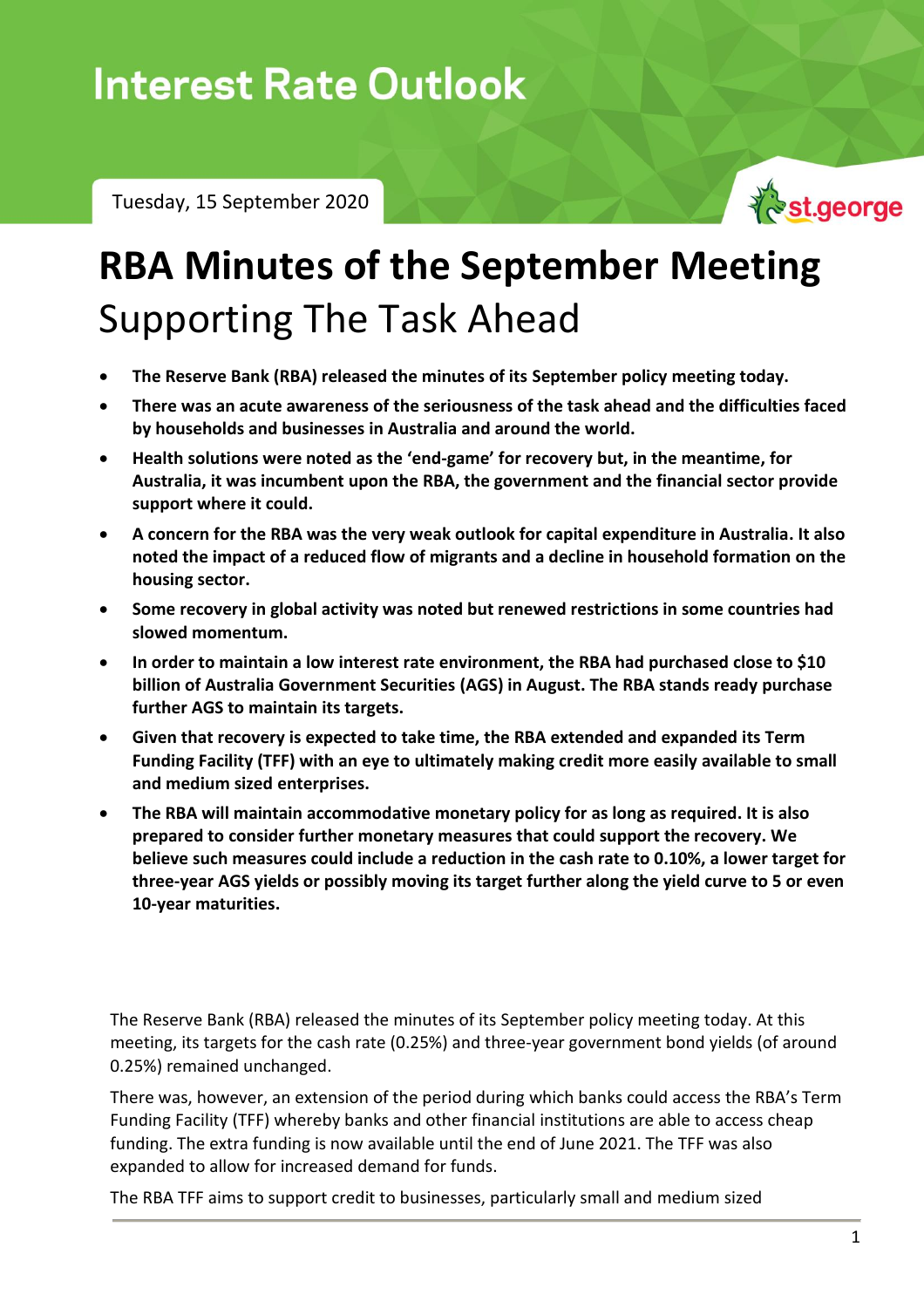enterprises.

It not difficult to understand the actions taken by the RBA. The minutes stress the seriousness of the task ahead both domestically and internationally. They also highlighted the commitment of the RBA to 'do what it can to support jobs, incomes and businesses.'

There were strong hints of optimism in the minutes. The board noted that the declines in economic activity around the globe were the largest in decades but that in many countries, recovery was underway. They did note, however, that momentum towards recovery had stalled following renewed restrictions in some jurisdictions.

The shock to aggregate demand and the severe disruption to global trade flows were noted. Health measures taken by governments sat behind both negative factors. This highlighted the dependence upon health solutions to eventually bring about recovery.

As health solutions are sought, the RBA acknowledges the role of coordinated responses of fiscal and monetary measures. The RBA board noted that the balance sheets of both the Federal and State governments were sufficiently strong to take on more debt as they sought to support economic activity.

Likewise, the RBA is seeking to ensure that the financial system remains strong and can support households and businesses.

Following the sharp contraction in June quarter GDP (released the day after the meeting) the RBA expects the September quarter to record growth in household consumption. This a position we are also taking given the easing of restrictions in most States since the end of June and the early results for activity in August.

Developments in the housing market were noted as being impacted by reduced flows of new migrants and a decline in household formation. While the RBA is unable to influence these factors directly, its low interest rate policy continues to support the housing industry.

In order to maintain a low interest rate environment, the RBA had purchased close to \$10 billion of Australia Government Securities (AGS) in August. The RBA stands ready purchase further AGS to reach maintain its targets.

The RBA is not of the view that recovery will be rapid. It acknowledges that fiscal and monetary support would be required for some time given the outlook for the economy and the labour market. It still expects the unemployment rate to increase to 10% by December, a view we find possibly too pessimistic given the most recent jobs data.

The RBA will maintain accommodative monetary policy for as long as required. It is also prepared to consider further monetary measures that could support the recovery. We believe such measures could include a reduction in the cash rate to 0.10%, a lower target for three-year AGS yields or possibly moving its target further along the yield curve to 5 or even 10 year maturities.

> **Hans Kunnen, Senior Economist** Ph: 02-8254-1316